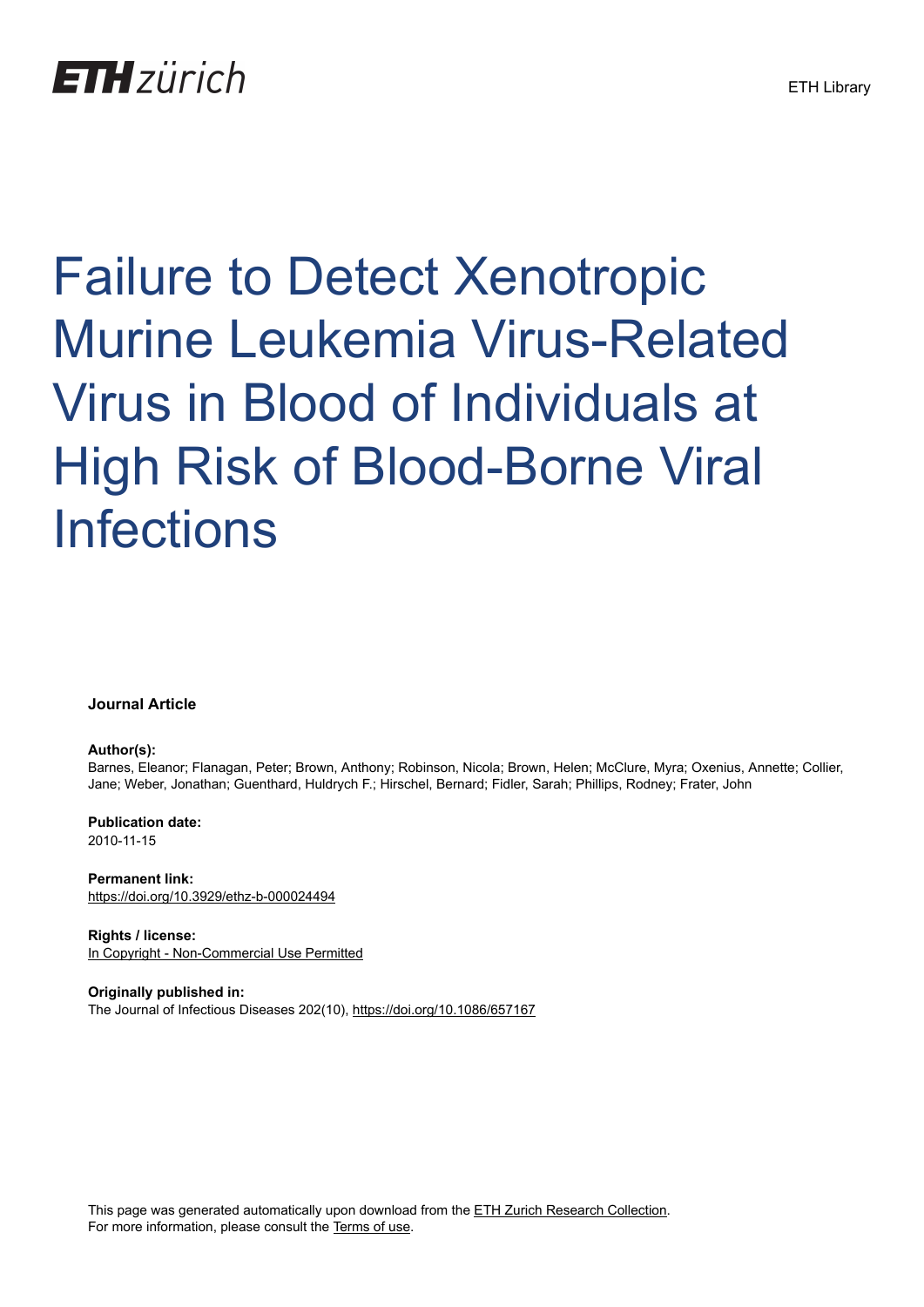## BRIEF REPORT

## Failure to Detect Xenotropic Murine Leukemia Virus–Related Virus in Blood of Individuals at High Risk of Blood-Borne Viral Infections

### **Eleanor Barnes,1 Peter Flanagan,1 Anthony Brown,1 Nicola Robinson,1 Helen Brown,1 Myra McClure,4 Annette Oxenius,5 Jane Collier,3 Jonathan Weber,4 Huldrych F. Gu¨nthard,6 Bernard Hirschel,7** Sarah Fidler,<sup>4</sup> Rodney Phillips,<sup>1,2</sup> and John Frater<sup>1,2</sup>

<sup>1</sup>Nuffield Department of Clinical Medicine, Peter Medawar Building for Pathogen Research, Oxford University, and Oxford NIHR Biomedical Research Centre, <sup>2</sup>The James Martin 21st Century School, at The Peter Medawar Building for Pathogen Research, South Parks Road, <sup>3</sup>Department of Gastroenterology, John Radcliffe Hospital NHS Trust, Oxford, <sup>4</sup>Division of Medicine, Wright Fleming Institute, Imperial College London, St. Mary's Hospital, London, United Kingdom; <sup>5</sup>Institute of Microbiology, ETH Zurich, <sup>6</sup>Division of Infectious Diseases and Hospital Epidemiology, University Hospital, University of Zurich, Zurich, and <sup>7</sup> Division of Infectious Diseases, University Hospital, CH-1211 Geneva, Switzerland

**(See the article by Danielson et al, on pages 1470–1477, the brief report by Henrich et al, on pages 1478–1481, and the editorial commentary by Kearney and Maldarelli, on pages 1463–1466.)**

**A xenotropic murine leukemia virus–related virus (XMRV) has recently been reported in association with prostate cancer and chronic fatigue syndrome, with a prevalence of up to 3.7% in the healthy population. We looked for XMRV in 230 patients with human immunodeficiency virus type 1 or hepatitis C infection. XMRV was undetectable in plasma or peripheral blood mononuclear cells by polymerase chain reaction targeting XMRV** *gag* **or** *env.* **T cell responses to XMRV Gag were undetectable in peripheral blood mononuclear cells by ex vivo gamma interferon enzyme-linked immunospot assay. In our cohorts, XMRV was not enriched in patients with blood-borne or sexually transmitted infections from the United Kingdom and Western Europe.**

Xenotropic murine leukemia virus-related virus (XMRV) is a gammaretrovirus which has been linked with prostate cancer [1, 2] and chronic fatigue syndrome [3]. XMRV was first de-

Reprints or correspondence: John Frater, Nuffield Dept of Clinical Medicine, Peter Medawar Bldg for Pathogen Research, South Parks Rd, Oxford, OX1 3SY, UK (john.frater@ndm.ox.ac.uk).

**The Journal of Infectious Diseases 2010; 202(10):1482–1485**

 $\odot$  2010 by the Infectious Diseases Society of America. All rights reserved. 0022-1899/2010/20210-0005\$15.00 DOI: 10.1086/657167

scribed in prostate tumor samples from the United States [1, 2], but the virus could not be detected in a subsequent survey of 589 German patients with prostate cancer [4]. Two other surveys in Europe [5] and in Ireland [6] also failed to find the virus. The reason for the discrepancy is not clear. More recently, XMRV was detected in 67% of patients with chronic fatigue syndrome in the United States [3], however 4 additional studies examining cases of chronic fatigue syndrome diagnosed in Europe and the United States identified no cases of XMRV infection [7–10].

In one of these, Groom et al [8] also looked for neutralizing antibodies to XMRV and found that ∼1% of serum samples tested had evidence of neutralization that could not be dismissed as nonspecific binding. These and other data suggest the prevalence of XMRV in the healthy population may lie between 1% and 3.7% [3, 8]. This has potential implications for blood transfusion recipients and is currently under investigation by the Centers for Disease Control and Prevention and the Department of Health and Human Services in the United States.

The route of transmission of XMRV has not been elucidated. We identified individuals who were at high risk for either sexually transmitted or blood-borne infections, according to whether they were infected with human immunodeficiency virus type 1 (HIV-1) or hepatitis C. We tested plasma and peripheral blood mononuclear cells (PBMCs) to reveal whether these patients were at increased risk of XMRV infection.

*Methods.* Two cohorts of HIV-1–infected individuals were tested for XMRV, 1 for patients with acute and 1 for those with chronic HIV-1 infection (Table 1). The cohort of patients with chronic infection included Swiss participants from the Swiss-Spanish Intermittent Therapy Trial, described elsewhere [11]. All patients were not receiving therapy at the time of sampling and had received a median duration of 26 months (range, 8.5– 44.5 months) of highly active antiretroviral therapy at study entry. The median time not receiving therapy for the cohort was 14 months (range, 3–19 months). The second HIV-1– infected group of patients were recruited from a study of acute HIV-1 infection at St. Mary's Hospital, London [12]. Plasma samples were obtained from these individuals prior to receipt of antiretrovirals. For both cohorts, plasma samples and PBMCs were stored in  $-80^{\circ}$ C freezers and liquid nitrogen, respectively, for up to 6 years.

The cohort of hepatitis C–positive individuals was recruited from the John Radcliffe hospital, Oxford, United Kingdom (Table 1). All patients had chronic infection and were treatment

Received 6 June 2010; accepted 29 July 2010; electronically published 11 October 2010. Potential conflicts of interest: none reported.

Financial support: The Swiss National Science Foundation (SNF 33CSC0–108787 to The Swiss HIV Cohort Study), MRC (E.B. and J.F.), Oxford NIHR BRF (E.B. and J.F.), the Wellcome trust (R.E.P.), and the Swiss National Science Foundation (grant 324730\_130865 to H.F.G.).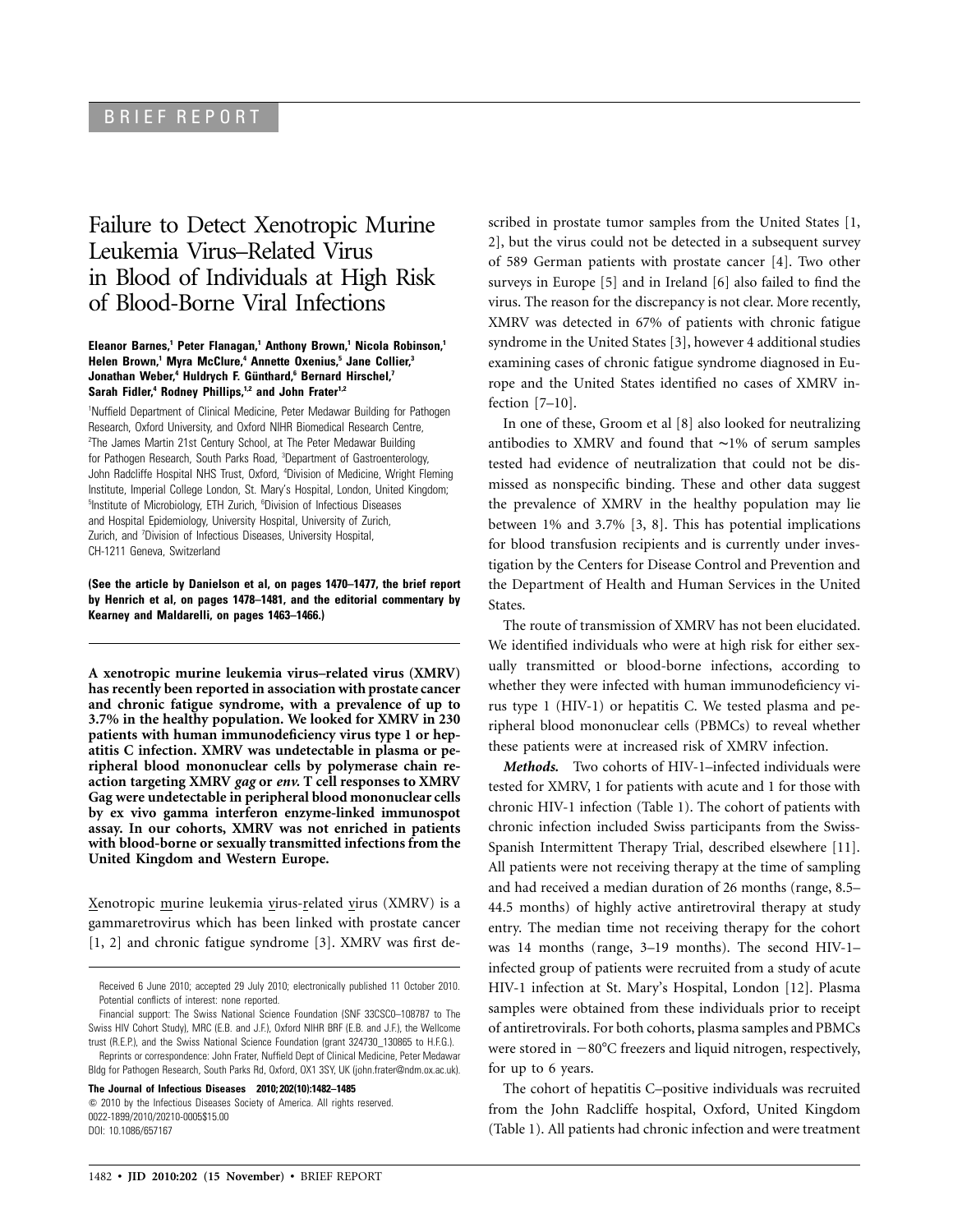## **Table 1. Patient Cohort Characteristics**

|                                                                  | Patient cohort                                      |                                                   |                                    |
|------------------------------------------------------------------|-----------------------------------------------------|---------------------------------------------------|------------------------------------|
| Characteristic                                                   | Chronic HIV-1 infection <sup>a</sup><br>$(n = 133)$ | Acute HIV-1 infection <sup>a</sup><br>$(n = 101)$ | <b>HCV</b> infection<br>$(n = 67)$ |
| Sex, ratio male: female                                          | 92:41                                               | 92:9                                              | 53:14                              |
| Age, median years (range)                                        | 40 (22-68)                                          | $31(20-67)$                                       | 50 (29-81)                         |
| Available for testing                                            | 84                                                  | 79                                                | 67                                 |
| CD4 count pretherapy, median cells/ $\mu$ L (range)              | 359 (1-1035)                                        | 510 (90-1480)                                     | $\cdots$                           |
| Viral RNA pretherapy, median log <sub>10</sub> copies/mL (range) | $4.41(2.23 - 6.11)$                                 | 4.95 (1.90-5.95)                                  | $\cdots$                           |
| Antiretroviral therapy                                           |                                                     |                                                   |                                    |
| Received dual therapy                                            | 10                                                  | $\Omega$                                          | $\cdots$                           |
| Received triple therapy                                          | 123                                                 | $\Omega$                                          |                                    |
| Route of acquisition or risk factor                              |                                                     |                                                   |                                    |
| <b>MSM</b>                                                       | 50 (38)                                             | 89 (88)                                           | $\cdots$                           |
| Heterosexual                                                     | 60 (45)                                             | 12(12)                                            | $\cdots$                           |
| <b>IVDU</b>                                                      | 23 (17)                                             | 0(0)                                              | 51 (76)                            |
| <b>Blood transfusion</b>                                         |                                                     |                                                   | 10(15)                             |
| Other <sup>b</sup>                                               | $\cdots$                                            | $\cdots$                                          | 9(13)                              |

**NOTE.** Data are no. or no. (%) of patients, unless otherwise indicated. HCV, hepatitis C virus; HIV-1, human immunodeficiency virus type 1; IVDU, intravenous drug user; MSM, men who have sex with men.

<sup>a</sup> Patients with chronic HIV-1 infection were from the Swiss-Spanish Intermittent Therapy Trial cohort, and those with acute HIV-1 infection were from St Mary's Hospital acute HIV-1 cohort.<br><sup>b</sup> Other includes tattoos (6), acupuncture (1), blood product recipient (1), and vaccination (1). Three patients in the HCV cohort had >1 risk

factor.

naive. Enzyme-linked immunospot (ELISPOT) assays were performed using cryopreserved PBMCs ( $n = 12$ ) or whole blood  $(n = 2)$ , when they were performed fresh. For the 67 polymerase chain reactions (PCR), DNA was extracted from cryopreserved PBMCs ( $n = 11$ ), fresh PBMCs ( $n = 20$ ), or whole blood ( $n = 36$ ). All patients gave informed consent for enrollment in their respective studies, according to the relevant ethics committees.

DNA was extracted from 3  $\times$  10<sup>6</sup> to 5  $\times$  10<sup>6</sup> PBMCs or whole blood (Puregene DNA extraction kit), and 200–800 ng were used in each PCR reaction. Patient plasma samples (1 mL) underwent ultracentrifugation at 21,185 g at 4°C for 1 h and was resuspended in 140  $\mu$ L of plasma. Viral RNA was extracted (Qiagen viral RNA extraction kit) and converted to complementary DNA (cDNA) with use of random decamers and Superscript II reverse transcriptase (Invitrogen). When amplifying genomic DNA, a house-keeping gene (hGAPDH) was incorporated. For each run, 2 negative water controls and a separate positive control XMRV DNA were included (XMRV plasmid VP-62, a generous gift from Dr Robert Silverman), of which PCR reactions were able to detect at least 5 plasmid copies, determined by absorbance measurements at 260 nm.

To amplify XMRV, we targeted the *gag* and *env* genes with use of nested PCR reactions described elsewhere [1, 3]. For the *gag* PCR, we used 2  $\mu$ L of DNA or cDNA template,  $5\mu$ L of  $10\times$  reaction buffer (Invitrogen), 1  $\mu$ L of 50 mmol/L MgCl<sub>2</sub>, 1  $\mu$ L of 10 mmol/L dNTPs, 0.75  $\mu$ L of 20  $\mu$ mol/L primer GAG-O-F (5'-CGCGTCTGATTTGTTTTGTT-3'),  $0.75$   $\mu$ L of 20

 $\mu$ mol/L primer GAG-O-R (5'-CCGCCTCTTCTTCATTGTTC- $3'$ ), 0.2  $\mu$ L of Platinum Taq (Invitrogen), and water to make up a 50- $\mu$ L final volume. Conditions were incubation at 95 $^{\circ}$ C for 4 min, followed by 35 cycles of  $94^{\circ}$ C for 30 s, 52 $^{\circ}$ C for 30 s, and  $72^{\circ}$ C for 45 s, and a final incubation of  $72^{\circ}$ C for 7 min. From this first-round reaction, 3  $\mu$ L were used in a nested second round with use of 5  $\mu$ L of 10× reaction buffer (Invitrogen), 1.5  $\mu$ L of 50 mmol/L MgCl<sub>2</sub>, 1  $\mu$ L of 10 mmol/L dNTPs, 0.75 µL of 20µmol/L primer GAG-I-F (5'-TCTCGAGATCATG-GGACAGA-3'), 0.75  $\mu$ l of 20  $\mu$ mol/L primer GAG-I-R (5'-AGAGGGTAAGGGCAGGGTAA-3'), 0.2 µL of Platinum Taq (Invitrogen), and water to make up a  $50-\mu$ L reaction volume. Conditions for the second round were an incubation at  $95^{\circ}$ C for 4 min, followed by 35 cycles of  $94^{\circ}$ C for 30 s, 54 $^{\circ}$ C for 30 s, and 72°C for 45 s, and a final incubation of 72°C for 7 min. The resulting fragment was 413 bp in size. For the GAPDH PCR reaction, the primers used were HGAPDH-F (5'-GAAGG-TGAAGGTCGGAGTC-3') and HGAPDH-R (5'-GAAGATGG-TGATGGGATTTC-3'), with the same reaction conditions as the first round Gag PCR.

The *env* PCR reaction included 2  $\mu$ L of DNA or cDNA template, 5  $\mu$ L of 10 $\times$  reaction buffer (Invitrogen), 1  $\mu$ L of 50 mmol/L MgCl<sub>2</sub>, 1  $\mu$ L 10 mmol/L dNTPs, 0.75  $\mu$ L of 20  $\mu$ mol/ L primer 5922F (5'-GCTAATGCTACCTCCCTCCTGG-3'), 0.75 µL of 20 µmol/L primer 6273R (5'-GGAGCCCACTGAG-GAATCAAAACAGG-3'), 0.2µL Platinum Taq (Invitrogen), and water to make up a 50- $\mu$ L reaction volume. Reaction conditions were an incubation at 95°C for 4 min, followed by 45 cycles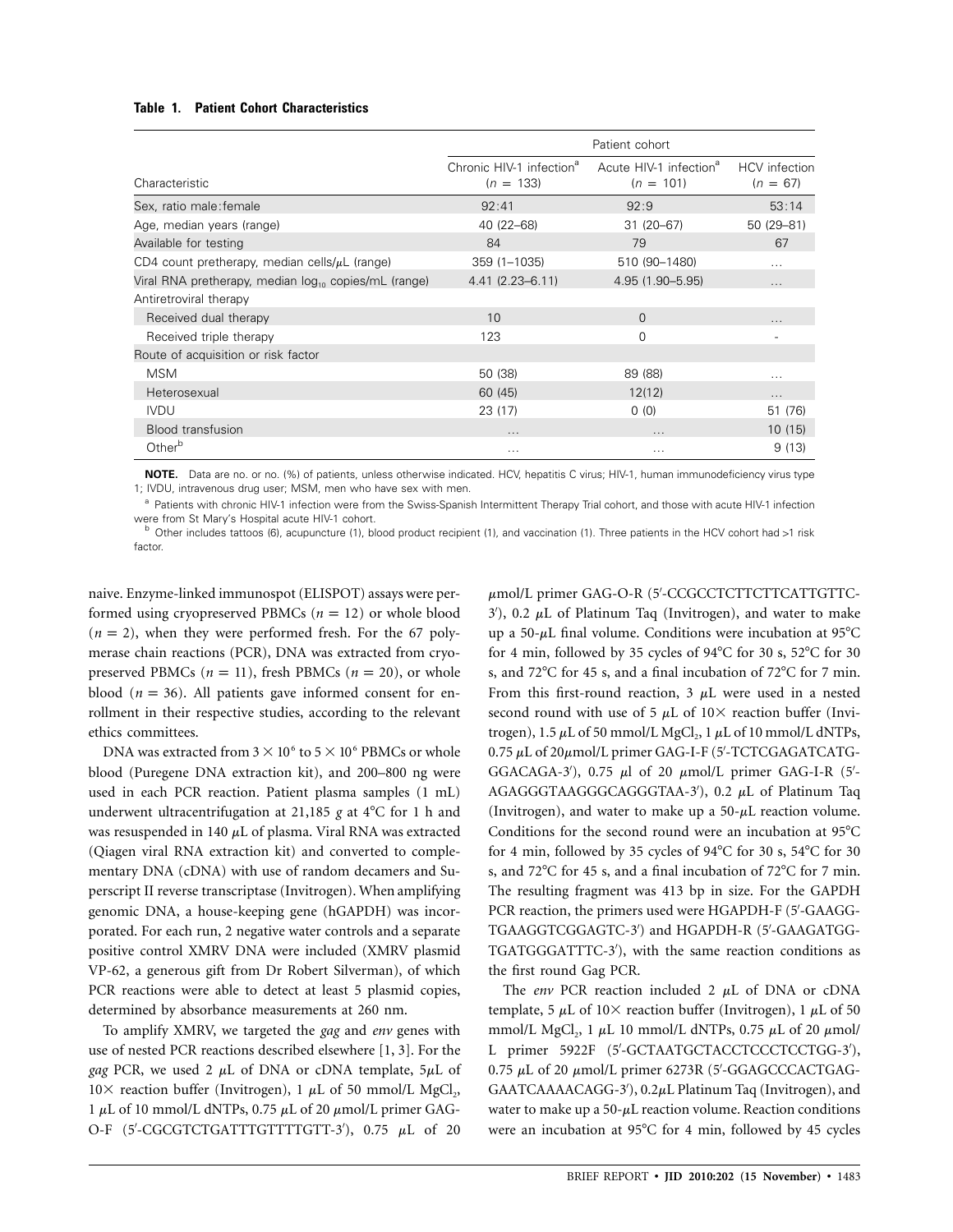| Cohort, <sup>a</sup> assay | Disease stage | Sample     | No. of<br>samples tested positive results | No. of   |
|----------------------------|---------------|------------|-------------------------------------------|----------|
| HIV-1 infection            |               |            |                                           |          |
| Gag PCR                    | Chronic       | <b>DNA</b> | 84                                        | 0        |
| Env PCR                    | Chronic       | <b>DNA</b> | 84                                        | $\Omega$ |
| Gag RT-PCR                 | Acute         | <b>RNA</b> | 79                                        | 0        |
| Env RT-PCR                 | Acute         | <b>RNA</b> | 77                                        | $\Omega$ |
| <b>ELISPOT</b>             | Acute         | PBMCs      | 49                                        | O        |
| <b>HCV</b>                 |               |            |                                           |          |
| Gag PCR                    | Chronic       | <b>DNA</b> | 67                                        | U        |
| Env PCR                    | Chronic       | <b>DNA</b> | 67                                        | $\Omega$ |
| <b>ELISPOT</b>             | Chronic       | PBMCs      | 14                                        | 0        |

**Table 2. Assay Results for the Identification of Xenotropic Murine Leukemia Virus–Related Virus (XMRV)**

**NOTE.** HIV-1, human immunodeficiency virus type 1; PBMC, peripheral blood mononuclear cell; PCR, polymerase chain reaction; RT-PCR, reverse transcription PCR.

<sup>a</sup> Patients with chronic HIV-1 infection were from the Swiss-Spanish Intermittent Therapy Trial cohort, patients with acute HIV-1 infection were from St Mary's Hospital acute HIV-1 cohort, and patients with chronic HCV were from the John Radcliffe Hospital viral hepatitis clinic.

of 94°C for 30 s, 57°C for 30 s, and 72°C for 45 s, and then a final incubation of  $72^{\circ}$ C for 7 min. From this first-round reaction,  $3 \mu$ L were used in a nested second round reaction with the following conditions: 5  $\mu$ L of 10× reaction buffer (Invitrogen), 1.5  $\mu$ L of 50 mmol/L MgCl<sub>2</sub>, 1 $\mu$ L of 10 mmol/L dNTPs, 0.75 µL of 20 µmol/L primer 5942F (5'-GGGGACGATGACAG-ACACTTTCC-3'), 0.75  $\mu$ L of 20  $\mu$ mol/L primer 6200R (5'-CCCATGATGATGATGGCTTCCAGTATGC-3'), 0.2 µL Platinum Taq (Invitrogen), and water to make up a  $50-\mu$ L reaction volume. Conditions for the second round were an initial incubation at 95°C for 4 min, followed by 35 cycles of 94°C for 30 s,  $57^{\circ}$ C for 30 s, and  $72^{\circ}$ C for 45 s, and a final incubation of 72C for 7 min. The resulting fragment was 259 bp in size.

Reactions were performed under strict conditions to avoid contamination. Master mix reagents were prepared in DNAfree areas in hoods subject to UV decontamination. DNA templates were prepared and added to the reaction in separate hoods. PCR products were run on 1% agarose gels stained with ethidium bromide in a third area, away from PCR machines and hoods.

For ex vivo T cell ELISPOT assays, 96-well plates were coated with anti-interferon- $\gamma$  immunoglobulin G, to which peptide pools and between 100,000 and 200,000 PBMCs were added, in duplicate. After incubation, biotinylated interferon- $\gamma$  antibody was added. Following addition of a streptavidin-labelled chromogen, the number of reactive cells was counted. Sixtysix overlapping peptides covering the XMRV Gag protein were synthesized as 18-mer peptides, overlapping by 10 amino acids and tested in pools containing 11 peptides (final concentration,  $2 \mu$ g/mL of each peptide). Assay results were considered to be positive if the mean number of spot-forming units in the test wells was greater then the mean plus 3 times the standard deviation of the negative control well spot-forming units. Assays with high background (>10 spots/well) in the negative control wells were excluded.

*Results and discussion.* We tested DNA extracted from PBMCs from 84 patients who were chronically infected with HIV-1. For all patients, the PCR for hGAPDH was positive, confirming the presence of amplifiable DNA. We detected no XMRV DNA by either the *env* or *gag* PCR reactions from patient samples (Table 2), whereas in all reactions, 2 positive controls containing ∼5 and ∼50 copies of XMRV, respectively, amplified successfully. We tested plasma from 79 drug-naive individuals recently infected with HIV-1 by reverse transcription PCR. No patient samples were positive for XMRV *gag* or *env* RNA (Table 2). Genomic DNA extracted from the blood of 67 patients with hepatitis C virus (HCV) infection was tested for the presence of XMRV *gag* and *env* viral DNA. Positive XMRV controls and the hGAPDH house-keeping gene amplified successfully, but no samples were positive for XMRV (Table 2). In summary, of 230 patients tested, 0 (95% confidence interval, 0%–1.3%) had positive results by PCR for either XMRV *env* or *gag*.

Following the absence of positive results with PCR, we developed a novel ex vivo ELISPOT assay to identify T cell responses in PBMCs to the XMRV Gag protein. T cell ELISPOT assays are a sensitive tool for detecting immune responses to infecting pathogens and have become a routine component of clinical diagnostics, for example, to screen for latent *Mycobacterium tuberculosis* infection. The PBMCs tested in an ELISPOT assay can either be ex vivo or "cultured." We chose the ex vivo approach because it is both sensitive and specific for the detection of effector T cell responses to active infections with retroviruses and other pathogens, whereas cultured ELISPOT assays are more appropriate for detecting rare or weak noninfective memory responses, for example, those induced by